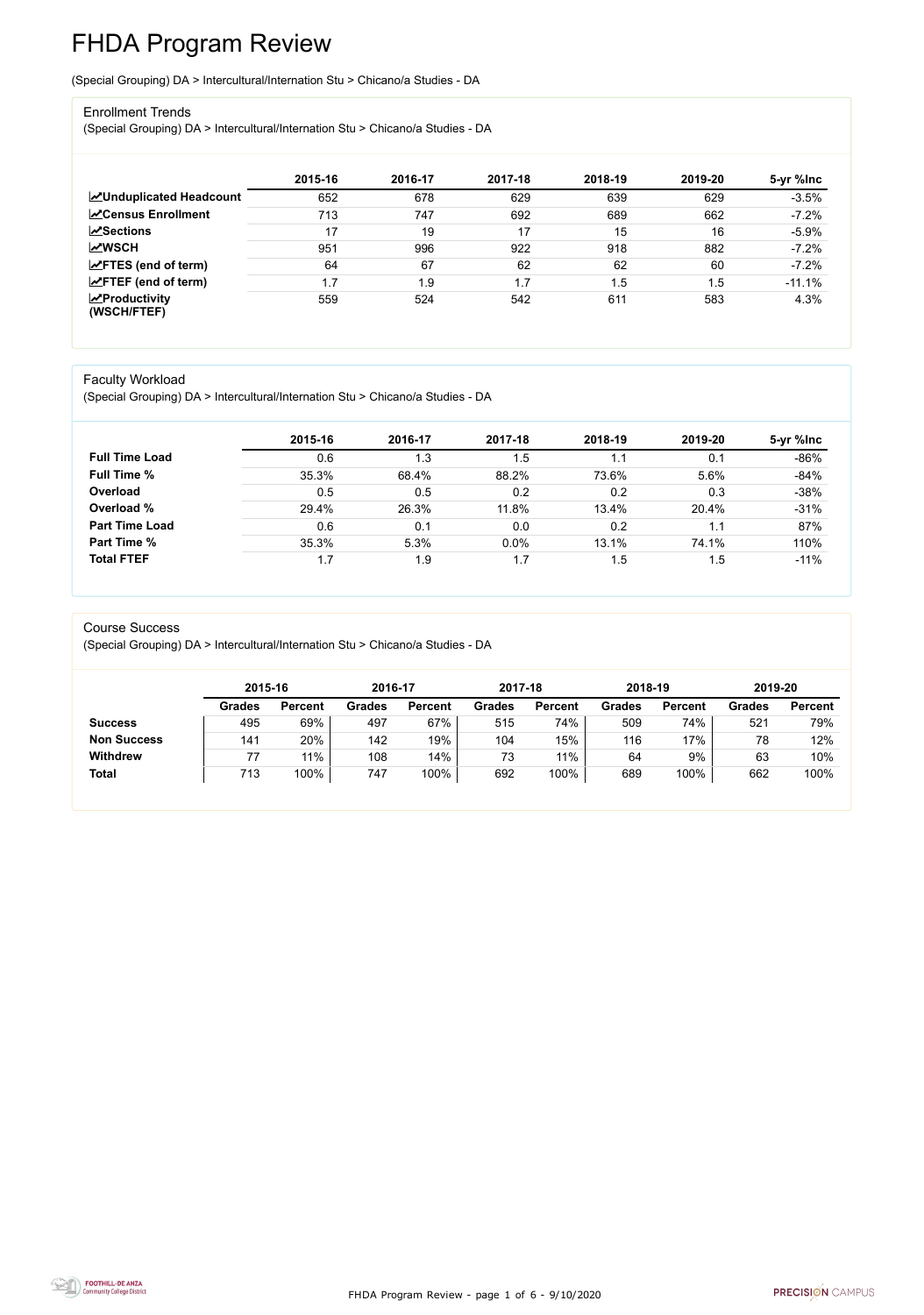FHDA Program Review - page 2 of 6 - 9/10/2020



### Course Success for African American, Latinx, and Filipinx Students

### Course Success for Asian, Native American, Pacific Islander, White, and Decline to State Students

|                    | 2015-16       |                | 2016-17       |                | 2017-18       |                | 2018-19       |                | 2019-20       |                |
|--------------------|---------------|----------------|---------------|----------------|---------------|----------------|---------------|----------------|---------------|----------------|
|                    | <b>Grades</b> | <b>Percent</b> | <b>Grades</b> | <b>Percent</b> | <b>Grades</b> | <b>Percent</b> | <b>Grades</b> | <b>Percent</b> | <b>Grades</b> | <b>Percent</b> |
| <b>Success</b>     | 367           | 66%            | 421           | 65%            | 433           | 72%            | 417           | 72%            | 446           | 77%            |
| <b>Non Success</b> | 120           | 22%            | 129           | 20%            | 101           | 17%            | 111           | 19%            |               | 13%            |
| <b>Withdrew</b>    | 67            | 12%            | 93            | 14%            | 65            | 11%            | 53            | 9%             | 54            | 9%             |
| <b>Total</b>       | 554           | 100%           | 643           | 100%           | 599           | 100%           | 581           | 100%           | 577           | 100%           |

|                    | 2015-16       |                | 2016-17       |                | 2017-18       |                | 2018-19       |                | 2019-20       |                |
|--------------------|---------------|----------------|---------------|----------------|---------------|----------------|---------------|----------------|---------------|----------------|
|                    | <b>Grades</b> | <b>Percent</b> | <b>Grades</b> | <b>Percent</b> | <b>Grades</b> | <b>Percent</b> | <b>Grades</b> | <b>Percent</b> | <b>Grades</b> | <b>Percent</b> |
| <b>Success</b>     | 128           | 81%            | 76            | 73%            | 82            | 88%            | 92            | 85%            | 75            | 88%            |
| <b>Non Success</b> | 21            | 13%            | 13            | 13%            | 3             | 3%             | ხ             | 5%             |               | $1\%$          |
| <b>Withdrew</b>    | 10            | 6%             | 15            | 14%            | 8             | 9%             | 11            | 10%            | 9             | 11%            |
| <b>Total</b>       | 159           | 100%           | 104           | 100%           | 93            | 100%           | 108           | 100%           | 85            | 100%           |
|                    |               |                |               |                |               |                |               |                |               |                |

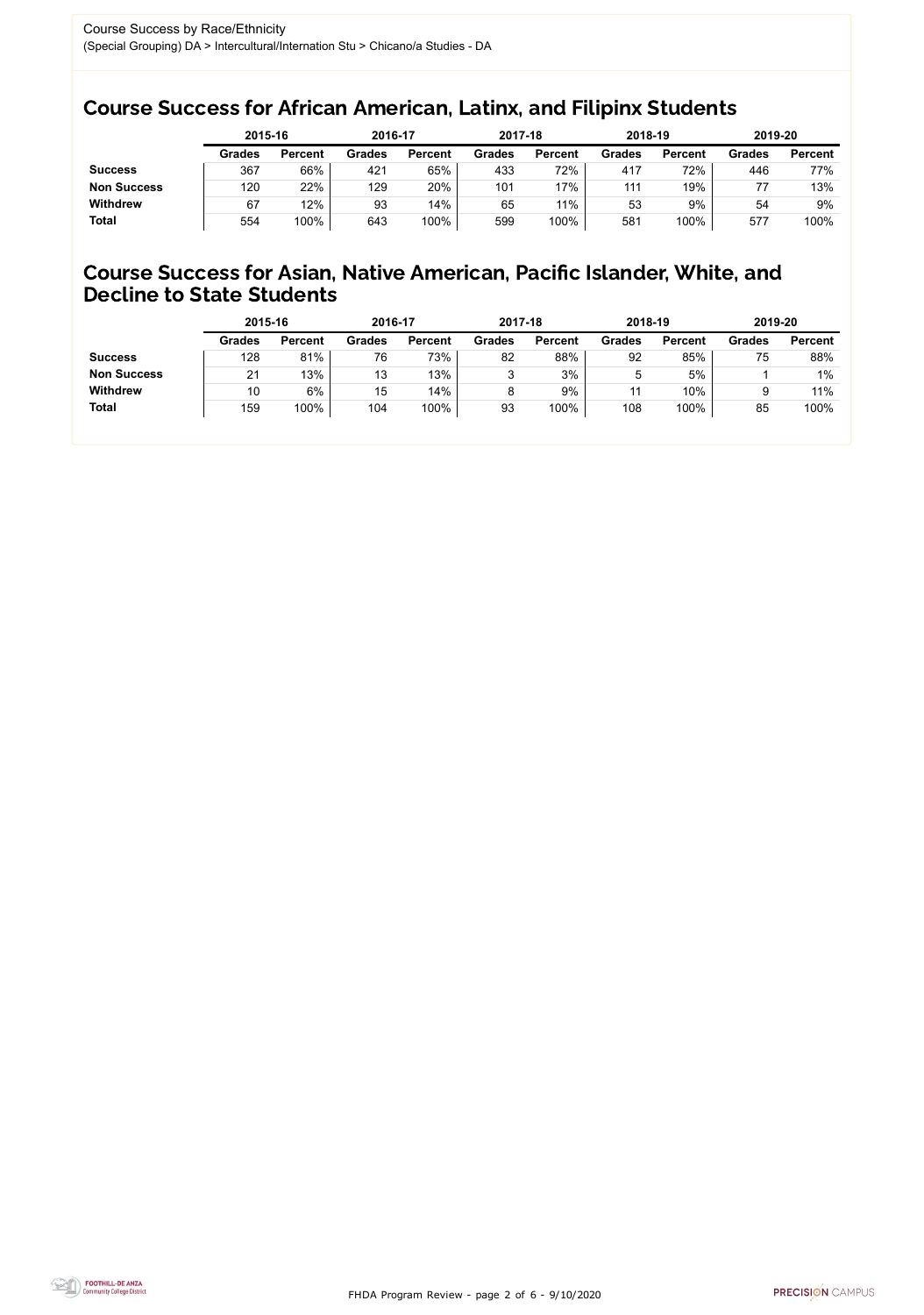

Some courses may continue to be listed but no longer have data due to renumbering or because the course was not offered in the past five years.



## by Gender

|                     | 2015-16 |                |     | 2016-17        |     | 2017-18        |     | 2018-19        |     | 2019-20        |  |
|---------------------|---------|----------------|-----|----------------|-----|----------------|-----|----------------|-----|----------------|--|
|                     | Enr     | <b>Percent</b> | Enr | <b>Percent</b> | Enr | <b>Percent</b> | Enr | <b>Percent</b> | Enr | <b>Percent</b> |  |
| <b>Female</b>       | 395     | 55%            | 424 | 57%            | 380 | 55%            | 400 | 58%            | 399 | 60%            |  |
| <b>Male</b>         | 315     | 44%            | 320 | 43%            | 308 | 45%            | 288 | 42%            | 263 | 40%            |  |
| <b>Not Reported</b> |         | $0\%$          | ◠   | $0\%$          |     | $1\%$          |     | $0\%$          |     | 0%             |  |
| <b>Total</b>        | 713     | 100%           | 747 | 100%           | 692 | 100%           | 689 | 100%           | 662 | 100%           |  |

# by Ethnicity

|                         |                | 2015-16        |                | 2016-17        |                | 2017-18        |     | 2018-19        | 2019-20 |                |
|-------------------------|----------------|----------------|----------------|----------------|----------------|----------------|-----|----------------|---------|----------------|
|                         | Enr            | <b>Percent</b> | Enr            | <b>Percent</b> | Enr            | <b>Percent</b> | Enr | <b>Percent</b> | Enr     | <b>Percent</b> |
| <b>African American</b> | 12             | 2%             | 10             | $1\%$          | 3              | $0\%$          | 4   | $1\%$          | 10      | 2%             |
| <b>Asian</b>            | 86             | 12%            | 57             | 8%             | 65             | 9%             | 60  | 9%             | 59      | 9%             |
| <b>Filipinx</b>         | 30             | 4%             | 21             | 3%             | 13             | 2%             | 13  | 2%             | 8       | $1\%$          |
| Latinx                  | 512            | 72%            | 612            | 82%            | 583            | 84%            | 564 | 82%            | 559     | 84%            |
| <b>Native American</b>  | $\overline{2}$ | $0\%$          | $\overline{2}$ | $0\%$          | $\mathbf 0$    | $0\%$          |     | $0\%$          | 0       | $0\%$          |
| <b>Pacific Islander</b> |                | $1\%$          |                | $0\%$          | 3              | $0\%$          | 3   | $0\%$          |         | $0\%$          |
| White                   | 49             | 7%             | 40             | 5%             | 23             | 3%             | 41  | 6%             | 23      | 3%             |
| <b>Decline to State</b> | 15             | 2%             | 4              | $1\%$          | $\overline{2}$ | $0\%$          | 3   | $0\%$          | າ       | $0\%$          |
| <b>Total</b>            | 713            | 100%           | 747            | 100%           | 692            | 100%           | 689 | 100%           | 662     | 100%           |

# by Age

|              | 2015-16 |                |     | 2016-17        |     | 2017-18        |     | 2018-19        |     | 2019-20        |  |
|--------------|---------|----------------|-----|----------------|-----|----------------|-----|----------------|-----|----------------|--|
|              | Enr     | <b>Percent</b> | Enr | <b>Percent</b> | Enr | <b>Percent</b> | Enr | <b>Percent</b> | Enr | <b>Percent</b> |  |
| 19 or less   | 162     | 23%            | 184 | 25%            | 171 | 25%            | 193 | 28%            | 232 | 35%            |  |
| $20 - 24$    | 470     | 66%            | 437 | 59%            | 407 | 59%            | 378 | 55%            | 330 | 50%            |  |
| 25-39        | 69      | 10%            | 115 | 15%            | 102 | 15%            | 108 | 16%            | 86  | 13%            |  |
| $40 +$       | 12      | 2%             | 11  | $1\%$          | 12  | 2%             | 10  | $1\%$          | 14  | 2%             |  |
| <b>Total</b> | 713     | 100%           | 747 | 100%           | 692 | 100%           | 689 | 100%           | 662 | 100%           |  |

## by Education Level

|                           | 2015-16 |                |     | 2016-17        |     | 2017-18        | 2018-19 |                | 2019-20 |                |
|---------------------------|---------|----------------|-----|----------------|-----|----------------|---------|----------------|---------|----------------|
|                           | Enr     | <b>Percent</b> | Enr | <b>Percent</b> | Enr | <b>Percent</b> | Enr     | <b>Percent</b> | Enr     | <b>Percent</b> |
| <b>Bachelor or higher</b> | 5       | $1\%$          | 9   | $1\%$          | 5   | $1\%$          |         | $1\%$          |         | $1\%$          |
| <b>Associate</b>          | 5       | $1\%$          |     | $1\%$          | 8   | 1%             |         | $1\%$          | 10      | 2%             |
| <b>HS/Equivalent</b>      | 684     | 96%            | 705 | 94%            | 659 | 95%            | 652     | 95%            | 634     | 96%            |
| <b>All Other</b>          | 19      | 3%             | 26  | 3%             | 20  | 3%             | 24      | 3%             | 44      | 2%             |
| <b>Total</b>              | 713     | 100%           | 747 | 100%           | 692 | 100%           | 689     | 100%           | 662     | 100%           |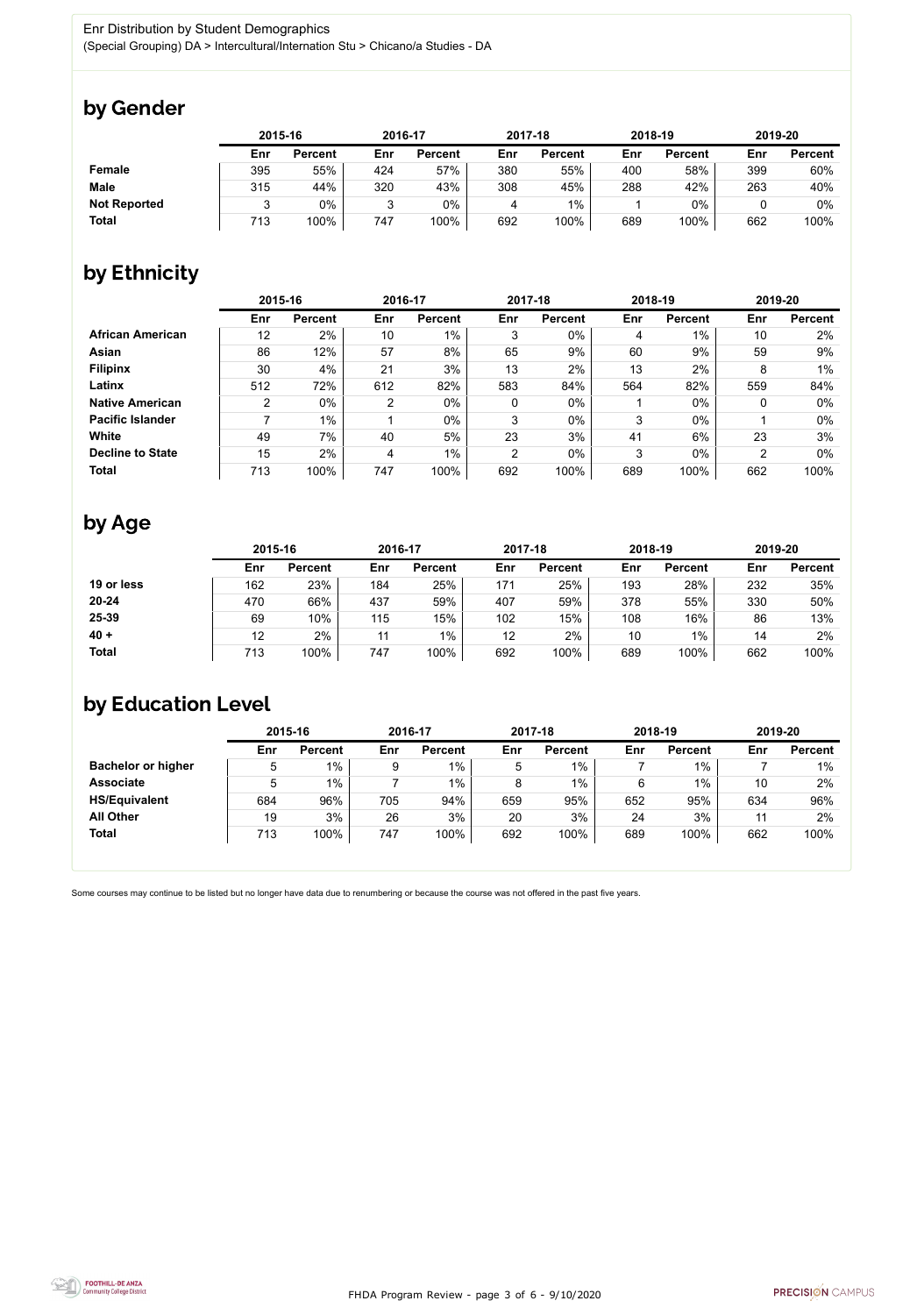FHDA Program Review - page 4 of 6 - 9/10/2020



#### Success Rates by Gender (Special Grouping) DA > Intercultural/Internation Stu > Chicano/a Studies - DA

|                     | 2019-20       |                                                                         |               |                |               |                |               |                |  |  |  |  |
|---------------------|---------------|-------------------------------------------------------------------------|---------------|----------------|---------------|----------------|---------------|----------------|--|--|--|--|
|                     |               | <b>Withdrew</b><br><b>Total</b><br><b>Non Success</b><br><b>Success</b> |               |                |               |                |               |                |  |  |  |  |
|                     | <b>Grades</b> | <b>Percent</b>                                                          | <b>Grades</b> | <b>Percent</b> | <b>Grades</b> | <b>Percent</b> | <b>Grades</b> | <b>Percent</b> |  |  |  |  |
| <b>Female</b>       | 321           | 80%                                                                     | 40            | 10%            | 38            | 10%            | 399           | 100%           |  |  |  |  |
| <b>Male</b>         | 200           | 76%                                                                     | 38            | 14%            | 25            | 10%            | 263           | 100%           |  |  |  |  |
| <b>Not Reported</b> |               | N/A                                                                     |               | N/A            |               | N/A            |               | 100%           |  |  |  |  |
| All                 | 521           | 79%                                                                     | 78            | 12%            | 63            | 10%            | 662           | 100%           |  |  |  |  |

|                     |               | 2018-19                              |               |                |               |                 |               |                |  |  |  |  |  |
|---------------------|---------------|--------------------------------------|---------------|----------------|---------------|-----------------|---------------|----------------|--|--|--|--|--|
|                     |               | <b>Non Success</b><br><b>Success</b> |               |                |               | <b>Withdrew</b> | <b>Total</b>  |                |  |  |  |  |  |
|                     | <b>Grades</b> | <b>Percent</b>                       | <b>Grades</b> | <b>Percent</b> | <b>Grades</b> | <b>Percent</b>  | <b>Grades</b> | <b>Percent</b> |  |  |  |  |  |
| <b>Female</b>       | 289           | 72%                                  | 77            | 19%            | 34            | 9%              | 400           | 100%           |  |  |  |  |  |
| <b>Male</b>         | 219           | 76%                                  | 39            | 14%            | 30            | 10%             | 288           | 100%           |  |  |  |  |  |
| <b>Not Reported</b> |               | 100%                                 |               | 0%             |               | $0\%$           |               | 100%           |  |  |  |  |  |
| All                 | 509           | 74%                                  | 116           | 17%            | 64            | 9%              | 689           | 100%           |  |  |  |  |  |

|                     |               | 2017-18                                                                 |               |                |               |                |               |                |  |  |  |  |  |  |
|---------------------|---------------|-------------------------------------------------------------------------|---------------|----------------|---------------|----------------|---------------|----------------|--|--|--|--|--|--|
|                     |               | <b>Withdrew</b><br><b>Total</b><br><b>Non Success</b><br><b>Success</b> |               |                |               |                |               |                |  |  |  |  |  |  |
|                     | <b>Grades</b> | <b>Percent</b>                                                          | <b>Grades</b> | <b>Percent</b> | <b>Grades</b> | <b>Percent</b> | <b>Grades</b> | <b>Percent</b> |  |  |  |  |  |  |
| <b>Female</b>       | 292           | 77%                                                                     | 52            | 14%            | 36            | 9%             | 380           | 100%           |  |  |  |  |  |  |
| <b>Male</b>         | 220           | 71%                                                                     | 51            | 17%            | 37            | 12%            | 308           | 100%           |  |  |  |  |  |  |
| <b>Not Reported</b> | 3             | 75%                                                                     |               | 25%            | 0             | $0\%$          | 4             | 100%           |  |  |  |  |  |  |
| <b>All</b>          | 515           | 74%                                                                     | 104           | 15%            | 73            | 11%            | 692           | 100%           |  |  |  |  |  |  |

|                     |                | 2016-17        |                    |                |               |                 |               |                |  |  |
|---------------------|----------------|----------------|--------------------|----------------|---------------|-----------------|---------------|----------------|--|--|
|                     | <b>Success</b> |                | <b>Non Success</b> |                |               | <b>Withdrew</b> | <b>Total</b>  |                |  |  |
|                     | <b>Grades</b>  | <b>Percent</b> | <b>Grades</b>      | <b>Percent</b> | <b>Grades</b> | <b>Percent</b>  | <b>Grades</b> | <b>Percent</b> |  |  |
| Female              | 287            | 68%            | 80                 | 19%            | 57            | 13%             | 424           | 100%           |  |  |
| <b>Male</b>         | 207            | 65%            | 62                 | 19%            | 51            | 16%             | 320           | 100%           |  |  |
| <b>Not Reported</b> |                | 100%           |                    | 0%             |               | $0\%$           |               | 100%           |  |  |
| All                 | 497            | 67%            | 142                | 19%            | 108           | 14%             | 747           | 100%           |  |  |

|                     |                                                                  |                |               | 2015-16        |               |                |               |                |
|---------------------|------------------------------------------------------------------|----------------|---------------|----------------|---------------|----------------|---------------|----------------|
|                     | Withdrew<br><b>Total</b><br><b>Non Success</b><br><b>Success</b> |                |               |                |               |                |               |                |
|                     | <b>Grades</b>                                                    | <b>Percent</b> | <b>Grades</b> | <b>Percent</b> | <b>Grades</b> | <b>Percent</b> | <b>Grades</b> | <b>Percent</b> |
| Female              | 290                                                              | 73%            | 66            | 17%            | 39            | 10%            | 395           | 100%           |
| <b>Male</b>         | 202                                                              | 64%            | 75            | 24%            | 38            | 12%            | 315           | 100%           |
| <b>Not Reported</b> |                                                                  | 100%           |               | 0%             | υ             | $0\%$          |               | 100%           |
| All                 | 495                                                              | 69%            | 141           | 20%            | 77            | 11%            | 713           | 100%           |

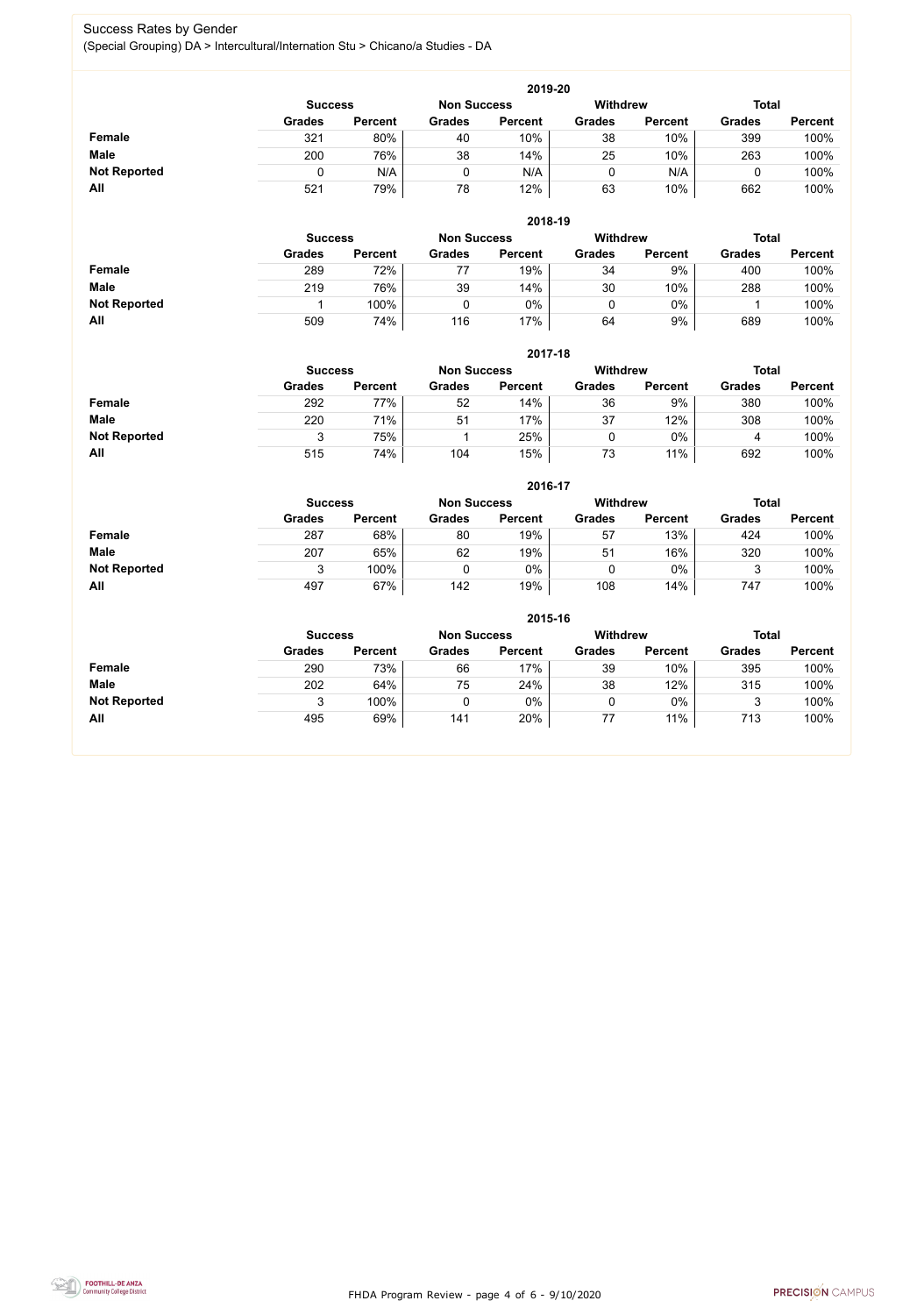FHDA Program Review - page 5 of 6 - 9/10/2020



#### Success Rates by Age (Special Grouping) DA > Intercultural/Internation Stu > Chicano/a Studies - DA

|            |                |                |                    | 2019-20        |                 |                |               |                |
|------------|----------------|----------------|--------------------|----------------|-----------------|----------------|---------------|----------------|
|            | <b>Success</b> |                | <b>Non Success</b> |                | <b>Withdrew</b> |                | <b>Total</b>  |                |
|            | <b>Grades</b>  | <b>Percent</b> | <b>Grades</b>      | <b>Percent</b> | <b>Grades</b>   | <b>Percent</b> | <b>Grades</b> | <b>Percent</b> |
| 19 or less | 188            | 81%            | 27                 | 12%            | 17              | 7%             | 232           | 100%           |
| 20-24      | 248            | 75%            | 44                 | 13%            | 38              | 12%            | 330           | 100%           |
| 25-39      | 72             | 84%            |                    | 8%             |                 | 8%             | 86            | 100%           |
| $40 +$     | 13             | 93%            |                    | $0\%$          |                 | 7%             | 14            | 100%           |
| <b>All</b> | 521            | 79%            | 78                 | 12%            | 63              | 10%            | 662           | 100%           |

|            |                |                    |               | 2018-19         |               |                |               |                |
|------------|----------------|--------------------|---------------|-----------------|---------------|----------------|---------------|----------------|
|            | <b>Success</b> | <b>Non Success</b> |               | <b>Withdrew</b> |               | <b>Total</b>   |               |                |
|            | <b>Grades</b>  | <b>Percent</b>     | <b>Grades</b> | <b>Percent</b>  | <b>Grades</b> | <b>Percent</b> | <b>Grades</b> | <b>Percent</b> |
| 19 or less | 138            | 72%                | 43            | 22%             | 12            | 6%             | 193           | 100%           |
| $20 - 24$  | 279            | 74%                | 57            | 15%             | 42            | 11%            | 378           | 100%           |
| 25-39      | 82             | 76%                | 16            | 15%             | 10            | 9%             | 108           | 100%           |
| $40 +$     | 10             | 100%               |               | 0%              | 0             | $0\%$          | 10            | 100%           |
| All        | 509            | 74%                | 116           | 17%             | 64            | 9%             | 689           | 100%           |

|            |                                      |                |               | 2017-18        |                 |                |               |                |
|------------|--------------------------------------|----------------|---------------|----------------|-----------------|----------------|---------------|----------------|
|            | <b>Non Success</b><br><b>Success</b> |                |               |                | <b>Withdrew</b> |                | <b>Total</b>  |                |
|            | <b>Grades</b>                        | <b>Percent</b> | <b>Grades</b> | <b>Percent</b> | <b>Grades</b>   | <b>Percent</b> | <b>Grades</b> | <b>Percent</b> |
| 19 or less | 119                                  | 70%            | 36            | 21%            | 16              | 9%             | 171           | 100%           |
| $20 - 24$  | 304                                  | 75%            | 59            | 14%            | 44              | 11%            | 407           | 100%           |
| 25-39      | 84                                   | 82%            | 8             | 8%             | 10              | 10%            | 102           | 100%           |
| $40 +$     | 8                                    | 67%            |               | 8%             | 3               | 25%            | 12            | 100%           |
| All        | 515                                  | 74%            | 104           | 15%            | 73              | 11%            | 692           | 100%           |

|            |                |                    |               | 2016-17         |               |                |               |                |
|------------|----------------|--------------------|---------------|-----------------|---------------|----------------|---------------|----------------|
|            | <b>Success</b> | <b>Non Success</b> |               | <b>Withdrew</b> |               | <b>Total</b>   |               |                |
|            | <b>Grades</b>  | <b>Percent</b>     | <b>Grades</b> | <b>Percent</b>  | <b>Grades</b> | <b>Percent</b> | <b>Grades</b> | <b>Percent</b> |
| 19 or less | 116            | 63%                | 49            | 27%             | 19            | 10%            | 184           | 100%           |
| $20 - 24$  | 302            | 69%                | 71            | 16%             | 64            | 15%            | 437           | 100%           |
| 25-39      | 73             | 63%                | 19            | 17%             | 23            | 20%            | 115           | 100%           |
| $40 +$     | 6              | 55%                | 3             | 27%             | 2             | 18%            | 11            | 100%           |
| <b>All</b> | 497            | 67%                | 142           | 19%             | 108           | 14%            | 747           | 100%           |

|            |                                                         |                |               | 2015-16        |               |                |               |                |
|------------|---------------------------------------------------------|----------------|---------------|----------------|---------------|----------------|---------------|----------------|
|            | <b>Withdrew</b><br><b>Non Success</b><br><b>Success</b> |                |               |                |               |                |               | <b>Total</b>   |
|            | <b>Grades</b>                                           | <b>Percent</b> | <b>Grades</b> | <b>Percent</b> | <b>Grades</b> | <b>Percent</b> | <b>Grades</b> | <b>Percent</b> |
| 19 or less | 113                                                     | 70%            | 29            | 18%            | 20            | 12%            | 162           | 100%           |
| $20 - 24$  | 323                                                     | 69%            | 97            | 21%            | 50            | 11%            | 470           | 100%           |
| 25-39      | 50                                                      | 72%            | 13            | 19%            | 6             | 9%             | 69            | 100%           |
| $40 +$     | 9                                                       | 75%            | າ             | 17%            |               | 8%             | 12            | 100%           |
| All        | 495                                                     | 69%            | 141           | 20%            | 77            | 11%            | 713           | 100%           |